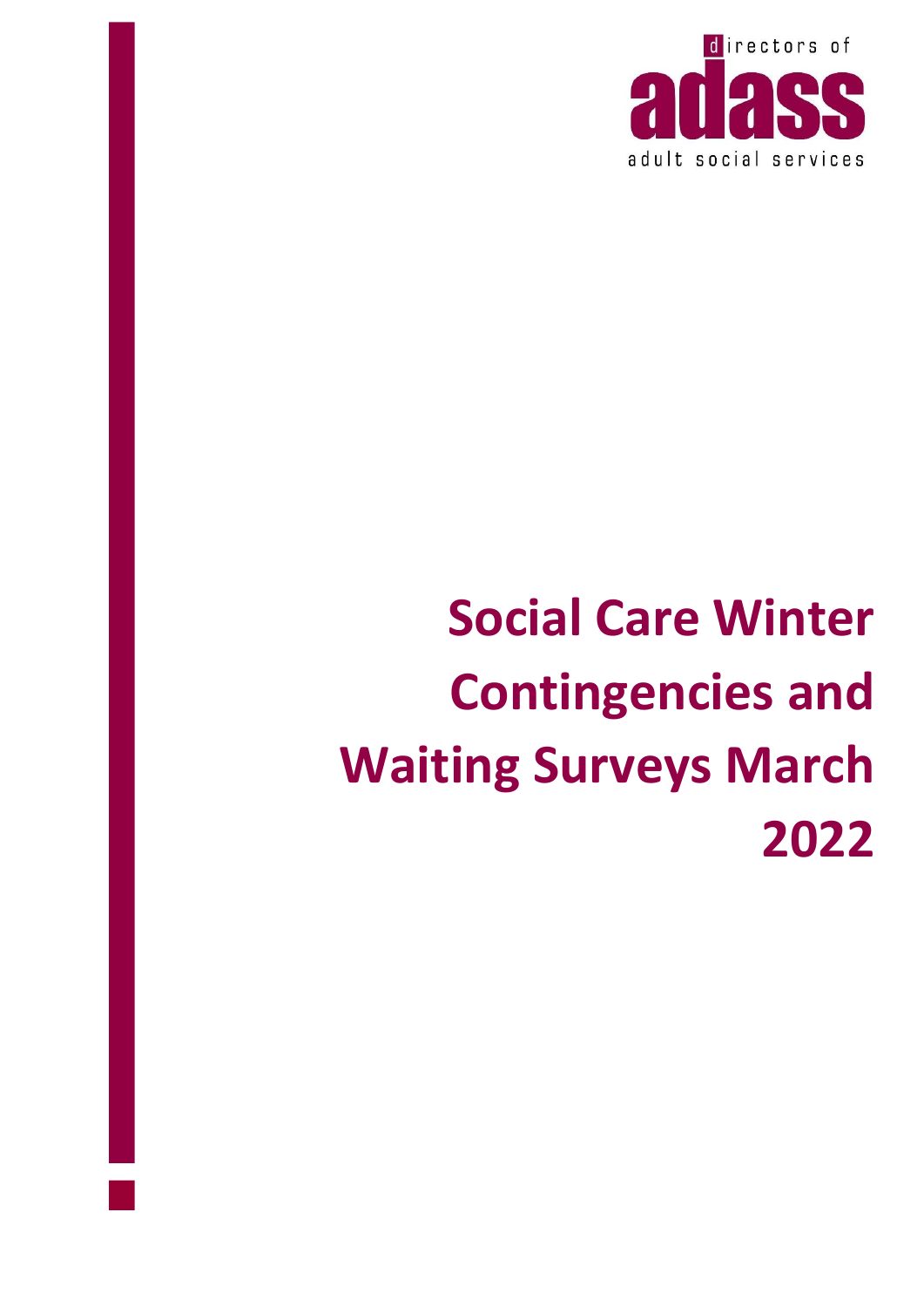# **Introduction**

Between 24th December 2021 and 5th January 2022, ADASS conducted a member survey of councils' use of contingency measures. The survey was in response to concerns from members, the Department of Health and Social Care (DHSC), providers and others about staff shortages, social care fragility and the impact of winter and the Covid-19 Omicron variant. The survey asked about councils' implementation of a range of potential contingency measures, based on a list drawn up by experienced Directors of Adult Social Services (DASSs). There was no suggestion that the measures listed were desirable or acceptable, though clearly some were proving to be unavoidable.

The survey results showed that the Covid-19 pandemic and the Omicron surge were placing serious pressures on councils, which were using extraordinary measures to offer the best possible support to people with care and support needs in a fast-changing and volatile situation. These were actions which councils judged to be necessary but were by no means actions which they wished to take. Even the most experienced directors were having to implement actions they found unacceptable.

Between 23<sup>rd</sup> of February and 11<sup>th</sup> March, ADASS repeated the survey which included both qualitative and quantitative information. There were 101 responses. Alongside this, we conducted a survey of the number of people waiting for assessments, care, or direct payments, and for reviews, to which 78 Directors responded. These questions were previously asked as part of a survey conducted in November 2021 which received 85 responses from Directors.<sup>1</sup>

There is a separate report in progress detailing the survey results for day services.

It was hoped that the surveys might indicate a recovery from the worst of the worst winter that most Directors have experienced. The results detailed below, however, show that while the situation has changed, many of the circumstances observed in January remain extremely difficult and some have worsened. All except 12% of respondents said their councils were not operating business as usual and were still using contingency measures.

Funding for winter workforce and NHS hospital discharge funding end at the end of March 2022 and will increase the challenge. This has significant implications for people needing care and support, for the functioning of care and health systems and the wellbeing of population now and in the future. Of primary concern is the recruitment and retention of home care (and personal assistant and support staff) to meet increased need and to avoid the need for hospital or residential care admissions.

<sup>1</sup> [ADASS Home Care & Workforce Rapid Survey, Association of Directors of Adult Social Services, November 2021](https://www.adass.org.uk/media/8987/adass-snap-survey-report-november-2021.pdf)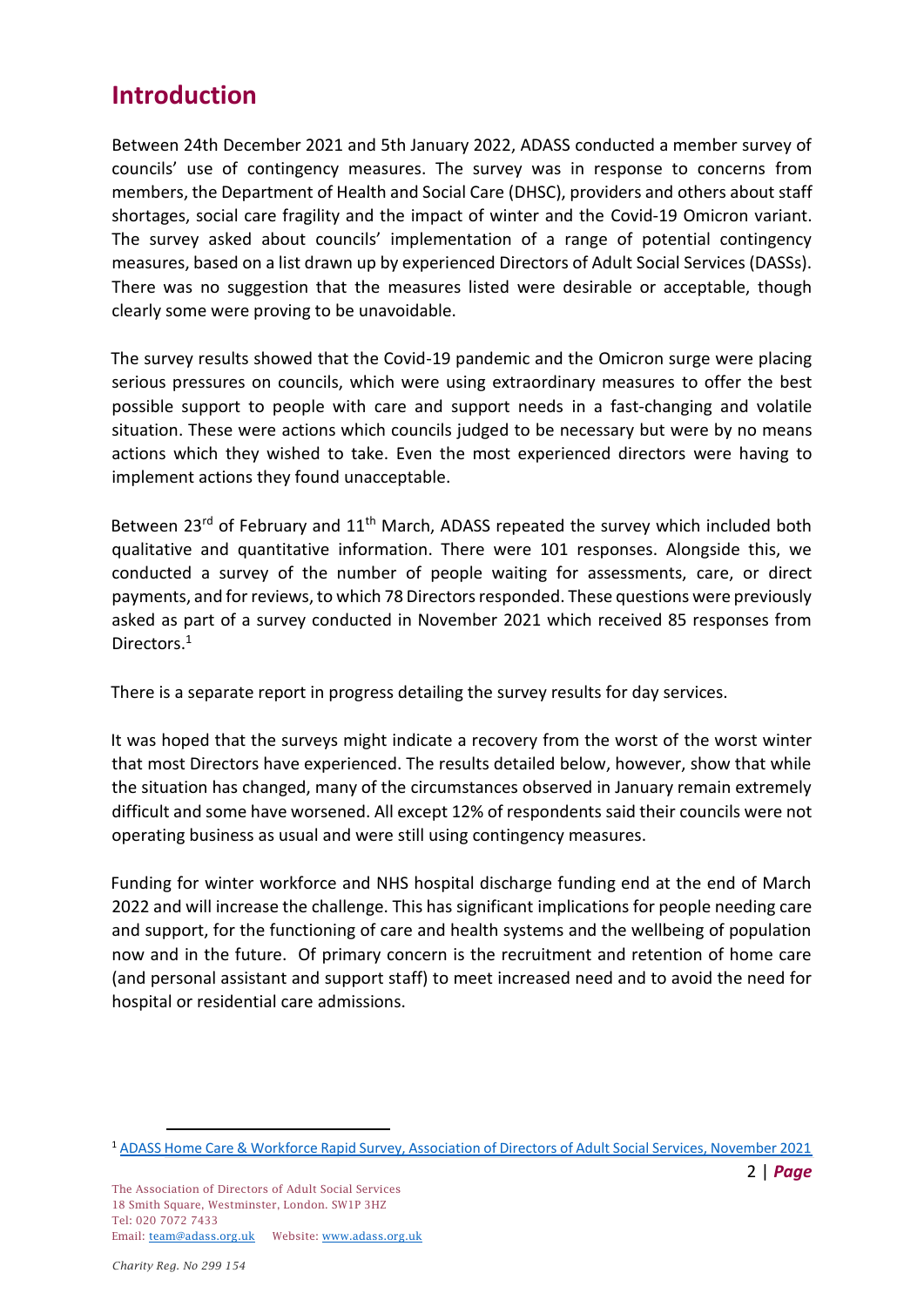#### **Follow up and support**

ADASS has followed up with DASSs where their responses indicated that the plans being implemented are posing particular concern to better understand their position. These were the DASSs who indicated that at the time of the survey they were having to make the most difficult choices about providing the most basic levels of care, leaving people with dementia, a learning disability or mental illness alone for longer periods of time than usual, being unable to assess risk, asking unpaid carers to do more as other forms of care were unavailable, or leaving carers or providers to raise concerns.

**These actions would have been taken with the intention that they were temporary and in response to specific shortages, but the fact that they were needed at all and are continuing is very concerning.** In each case, the DASS has confirmed that a) the risk to the Council has been identified and shared and b) there is active support or available support to them from their ADASS region. It was important to establish that the DASSs were receiving support in mitigating these difficult situations.

#### **Key Themes**

It is important to acknowledge that the circumstances are shown to be different from Christmas when the last survey was undertaken. For example, fewer councils are taking extraordinary measures in terms of redeploying staff from other council departments. There is ongoing effort in relation to recruitment campaigns and workforce winter funding is being used for a range of initiatives including retention bonuses. Collaboration is reported as being strong and effective. In the last survey there had been a significant increase in purchasing rehabilitation or reablement services; this has declined and national NHS funding for hospital discharge is ceasing at the end of March 2022.

The overall picture is deeply concerning, and narrative responses show this is for a number of reasons: increased need and the capacity to respond to it, a national pressure to focus on discharge from hospital rather than other needs and primarily, and most importantly, the ability to recruit and retain sufficient home care staff to meet this increasing need. Social care is far from recovery, and this will be having severe impacts on people needing or drawing on care and support.

**1. Assessment capacity is having to be prioritised and the number of people waiting for assessments, care and reviews is increasing. People are waiting for longer and more assessments are being carried out in less depth with additional risks.**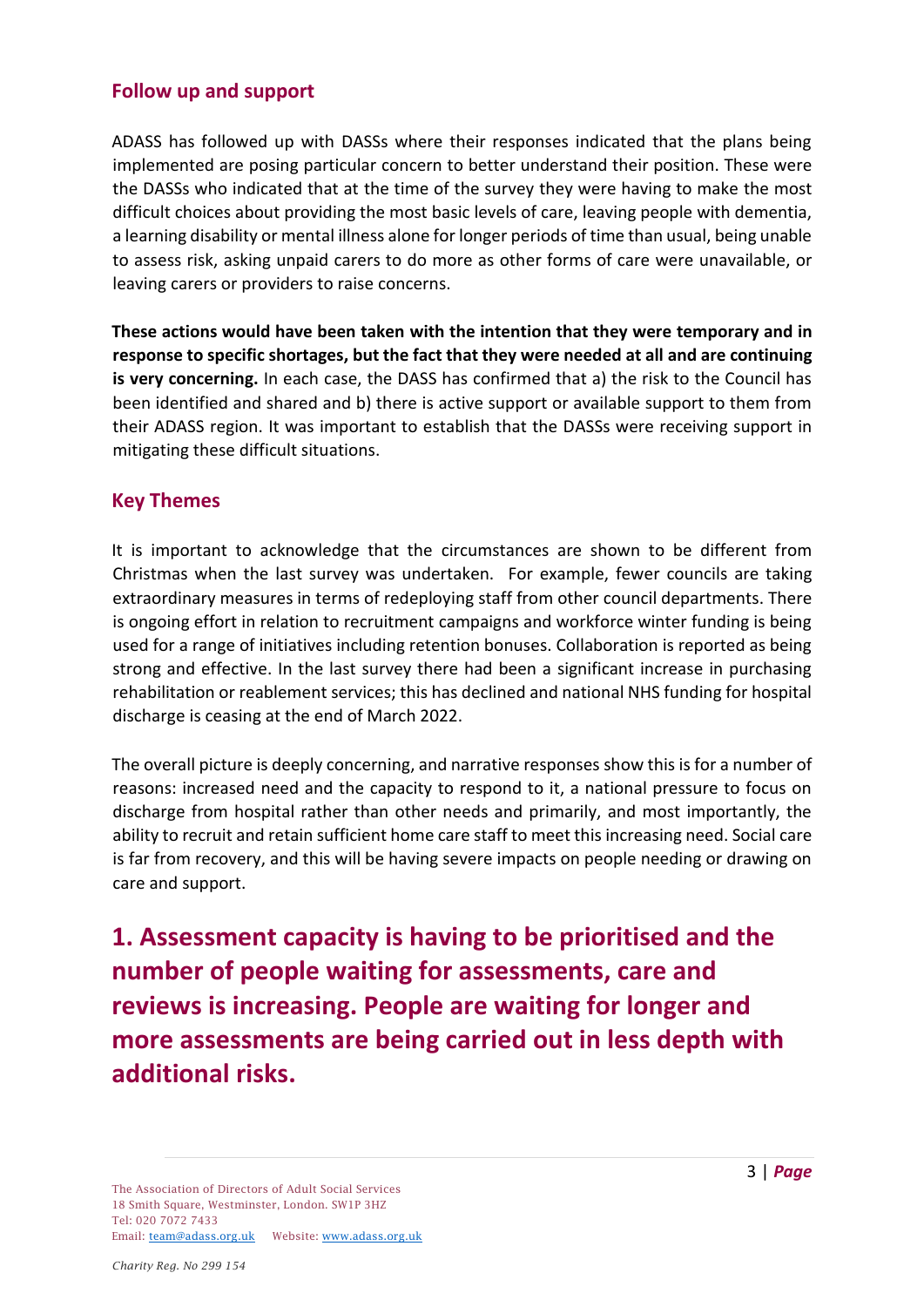The majority of respondents (61%) are now prioritising assessment capacity to core and obviouslife and limb safety is immediately threatened, including in safeguarding contexts and for people needing care to support discharge from hospital or reablement. This has risen from 46% in January. This will inevitably mean that those who are waiting at home for assessment, care or direct payments and reviews will be taking second place. The additional waits that they are experiencing will result in a proportion of these people becoming ill, deteriorating, and needing hospital care, or suffering carer breakdown or other crises, despite risks being taken into account wherever possible.

Nearly a third of councils (31%) are prioritising referrals but omitting visits. This increased from 20% in January. Visits are opportunities to gather what can be critical information about people's circumstances, and inevitably, where assessments are less thorough, there is a higher risk that needs will not be fully understood, and therefore not fully met.

### **1.1 People waiting for assessments, care, direct payments, and reviews**

The comparisons in this section are with a previous ADASS survey which was undertaken in November 2021.

The total number of people awaiting an assessment, care and support, a direct payment to begin or for a review in England as of 31 January 2022 was 461,289 (when extrapolated up to 152 local authorities). This is an increase of 17% since November 2021, when the figure was 395,485.

| Nov-21  | Jan-22  | % increase/decrease |
|---------|---------|---------------------|
| 395,845 | 461,289 | 17%                 |

### **1.2 People waiting for an assessment**

We asked Directors how many people in their local authority area were currently waiting for an assessment of any kind (including Deprivation of Liberty Safeguards (DoLS), Occupational Therapy as well as Care Act assessments). There were 78 responses.

The average number of people awaiting assessments per local authority that responded to our survey was 1,431. If this were to be the case across England, this would represent 217,557 people waiting for an assessment. This is an increase of 7% on the backlog of 204,241 assessments reported in our Survey in November 2021.

## **1.3 People waiting for more than 6 months for an assessment**

72 DASSs responded. The average number of people waiting over six months per local authority was 403. If this were to be replicated across England, this would represent 61,226 people waiting over six months for an assessment. This is an increase of 49% from the figure for England of 41,192 in November 2021.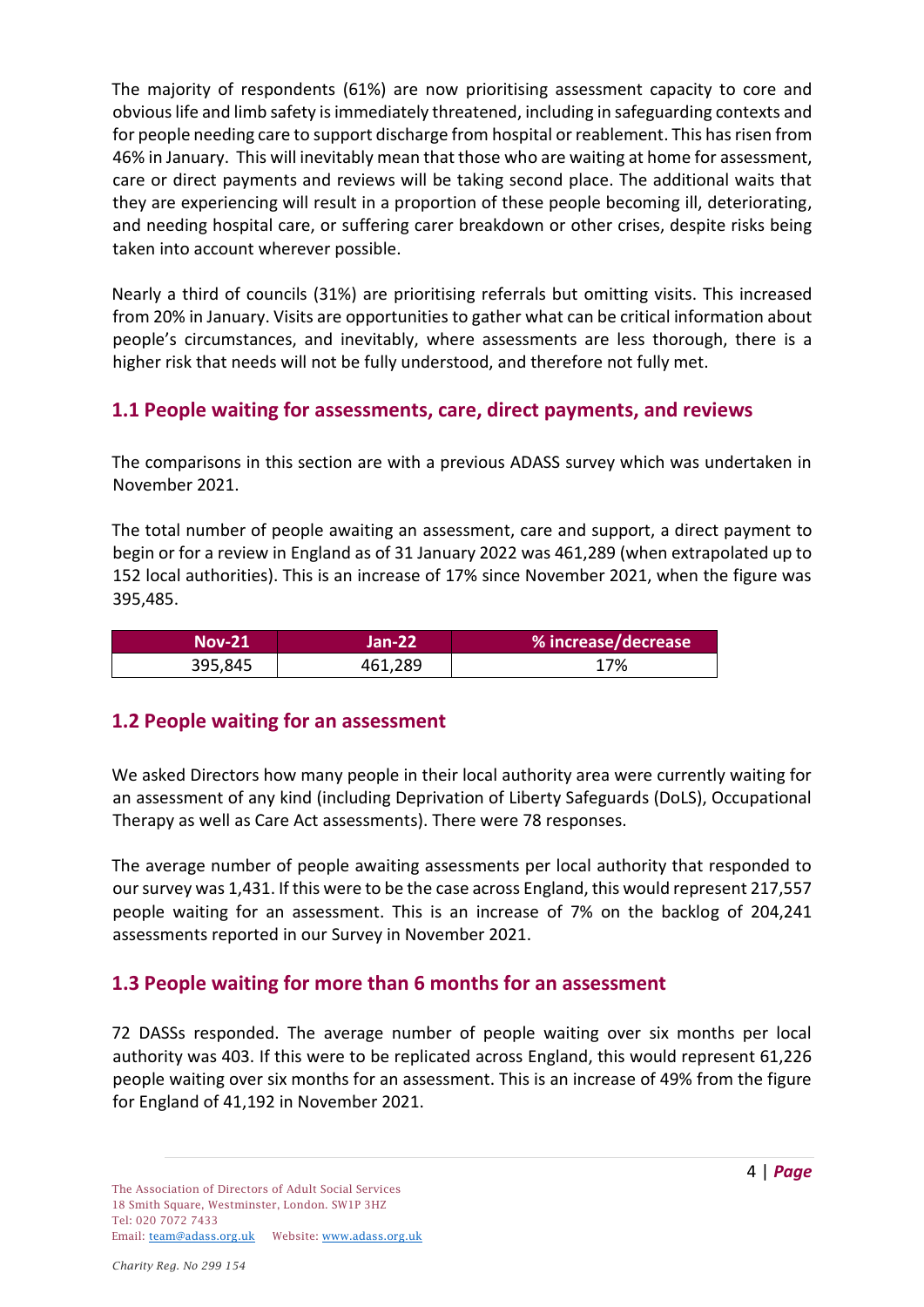## **1.4 People who have had an assessment and are now waiting for care and support or for a direct payment to be made.**

70 DASSs responded. The average number waiting was 180. Across England, this would represent 27,406 people waiting for care and support or a direct payment. This is an increase of 8% on November's Survey, which had an indicative national total of 25,468 people.

## **1.5 Overdue reviews of care plans (over 12 months, as stipulated in the Care Act)**

77 DASSs responded. The average number of overdue reviews or care plans per local authority was 1,386 people. Across England, this would represent 216,326 overdue reviews of care plans. This is an increase of 30% on the position (166,136 people) reported in our November Survey. Inevitably, this increases the risk that people's care and support plans will become inappropriate or inadequate for their changing conditions and circumstances, or quality concerns will not be picked up, leading to preventable harm.

Where assessments and reviews are taking place, the survey shows that councils are finding it necessary to reduce their role in them to spread the resources they have. 28% of councils are delegating some assessments and reviews to providers within a clear framework, up from 24% reported in January.<sup>2</sup> Similarly, councils are increasingly using 'trusted assessments' for areas like equipment, freeing up assessment capacity for what only council staff can do. This has risen from 52% in January to 58% in March. There is a risk that these arrangements, combined with the rising numbers of people awaiting assessments and reviews, will result in more superficial engagement and with less of an external view, increasing risks for individuals.

# **2. Care provision and risk assessment continue to be affected, worsening in key areas**

In January 2022, 82% of councils were continuing to meet people's core assessed needs but were asking people using services to accept that there would be flexibility in this, for example changes in their usual staffing, times of visits differing, or visits being shortened which significantly reduces the quality of care provided. In March this had risen to 91% of councils.

In the contingency survey reported in January, 42% of councils had shifted to reviewing risk on a reduced and essential basis, but by March this had risen to 48% of councils. Even in the best managed circumstances this means some people will be experiencing a worsening of their circumstances, neglect or harm.

In January, 11% of councils had paused support for facilitated social contact, leaving people with dementia, learning disabilities, mental ill health isolated or alone for longer periods, but by March this had gone up to 16%. The additional burden on unpaid carers continues to be

<sup>2</sup> [ADASS Winter Contingencies Survey, Association of Directors of Adult Social Services, January 2022.](https://www.adass.org.uk/media/9078/contingency-survey-20122.pdf)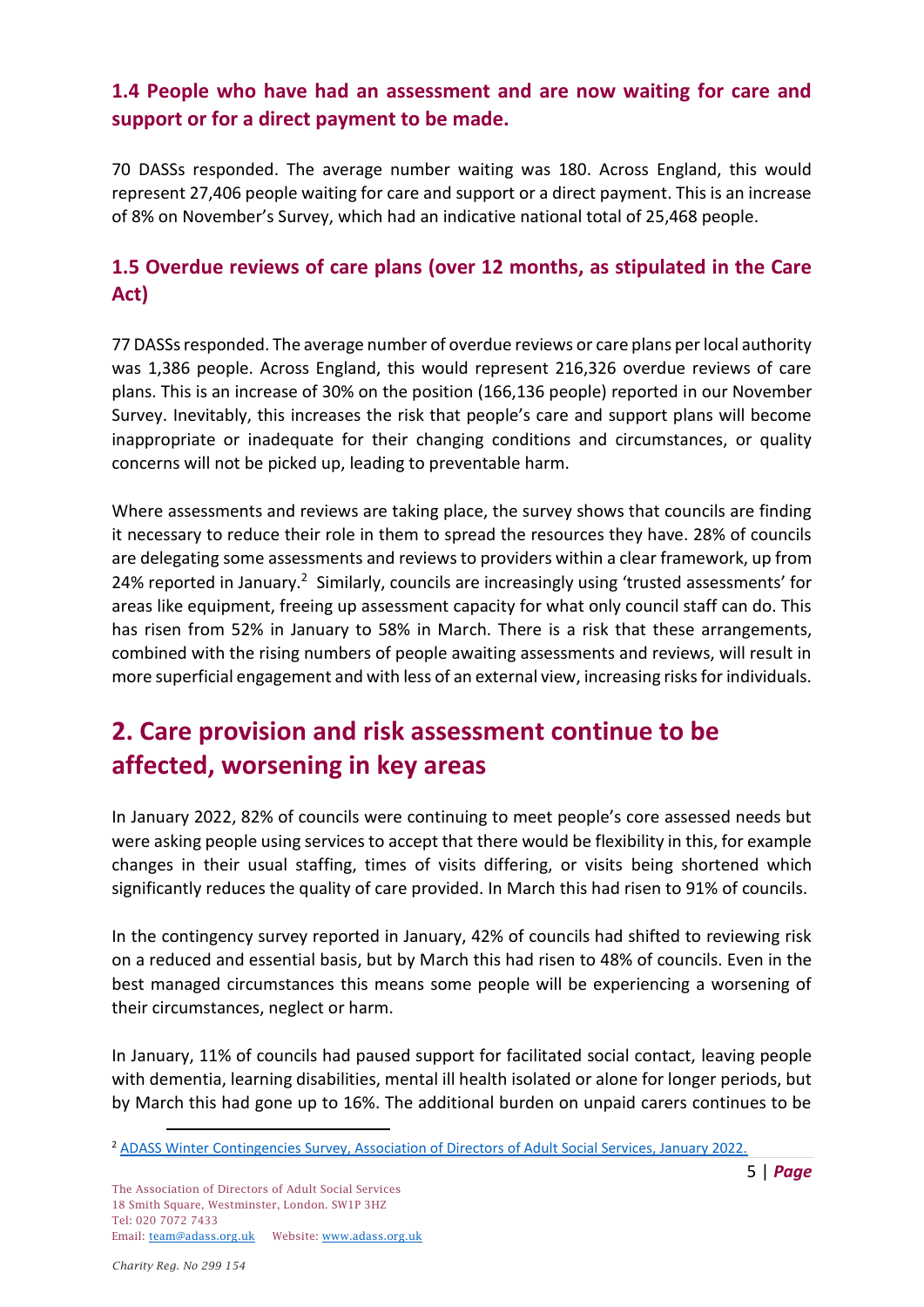considerable. A third of councils (33% in both January and in March) were still asking carers to provide more support to replace a reduction in commissioned support, for example by taking paid or unpaid time off work.

An underlying driver of these extraordinary measures is an ongoing workforce crisis particularly impacting on care and support at home. Councils are finding it necessary to maintain their contingency actions relating to rewards, incentives, and recruitment at broadly the same high levels reported in January. In their comments, many councils report success with local recruitment campaigns. However, it is unsurprising that more councils appear to have reached the limit of what they can do through redeployment of staff from non-essential functions – something which was being undertaken by 52% of councils in January, but only 27% in March.

The workforce shortage is having an impact on costs as well as the availability of services. In January, a large majority of councils were increasing their temporary staff/ agency capacity, including paying higher rates. That number has now risen from 69% to 82%.

# **3. Changes to commissioning, purchasing, and commissioning are raising concerns over quality and market sustainability**

In January, 81% of councils were co-commissioning more rehab places in care homes or at home and/or more step-down beds with therapy input, and the same number were commissioning/co-commissioning rehabilitation/reablement in care homes under conditions as per recent guidance. It appears that councils have reached the limit of what they can achieve through these measures. In March this had fallen to 67% and 59% respectively.

In normal circumstances, councils select providers 'on contract' - meaning they have been through a competitive process to select providers based on quality and value. The number of councils using off contract arrangements to spot purchase care home places including from 'Requires Improvement' providers, and home care from 'Requires Improvement' providers (and new providers with less than 1 year of experience with appropriate due diligence around risk), have both risen: from 46% to 48% for home care; from 55% to 77% for care homes.

Directors were deeply concerned about the wellbeing of individuals and families where people were waiting increasingly long times for an assessment, care, or a review. They also expressed serious concerns about the longer-term financial implications of having to use these contingency measures: 'Purchasing home care off-contract was a necessity to meet needs and reduce waiting lists but has increased the financial challenges the Council faces, with off contract spend on average 39% higher than commissioned home care and now circa 11% of total spend'; 'Off contract purchasing of care will lead to increased long-term costs.'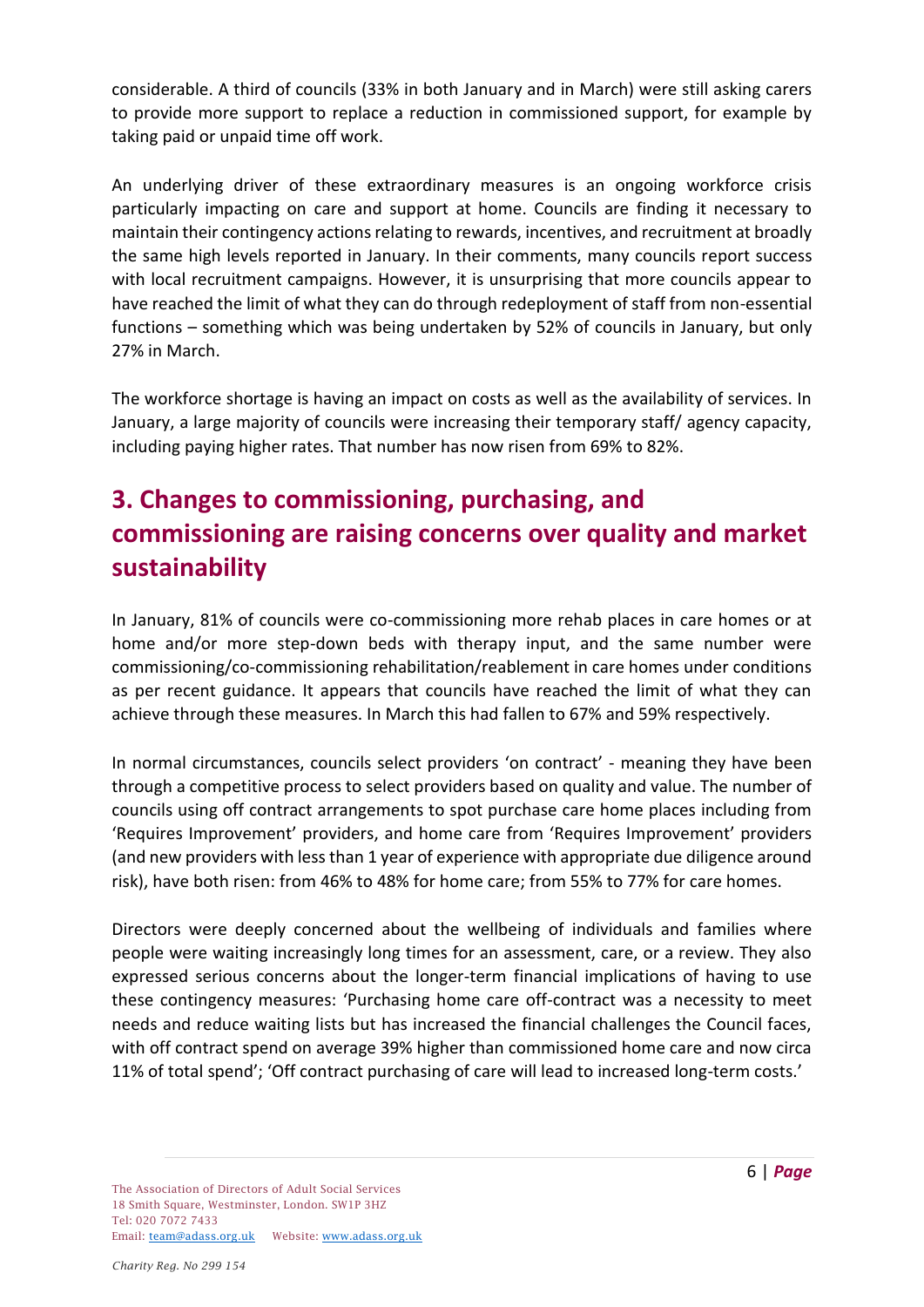# **4. Short-term support has helped, but Adult Social Care needs a long-term recovery plan**

Directors who responded noted that while immediate, short-term support has helped over recent months, they remain concerned about the severe financial consequences of changing and increasing need, and they point to the need for comprehensive and funded long-term recovery plans for adult social care, akin to that for the NHS. Their thinking is illustrated in the following responses:

'Demand is increasing beyond all previous trajectories, sped up by the move to transfer care earlier in the recovery journey from the NHS to Social Care. Discharge to Assess/ hospital discharge funds have offset some of the impact of this (primarily in relation to older adults). Activity continues, but funding is ceasing.'

'Contingency based planning was implemented to respond and prioritise staff resource which has resulted in backlogs of assessments and reviews. Unlike NHS, social care is not being funded to deal with backlogs as a result of the pandemic and need to fund this within current resource which then creates more financial pressure. This generates continued inequity of provision and value of social care.'

'Consistent feedback from market that without enduring improved financial settlement for the independent sector… workers will continue to be lost to better remunerated and less challenging sectors and capacity issues will therefore not be resolved.'